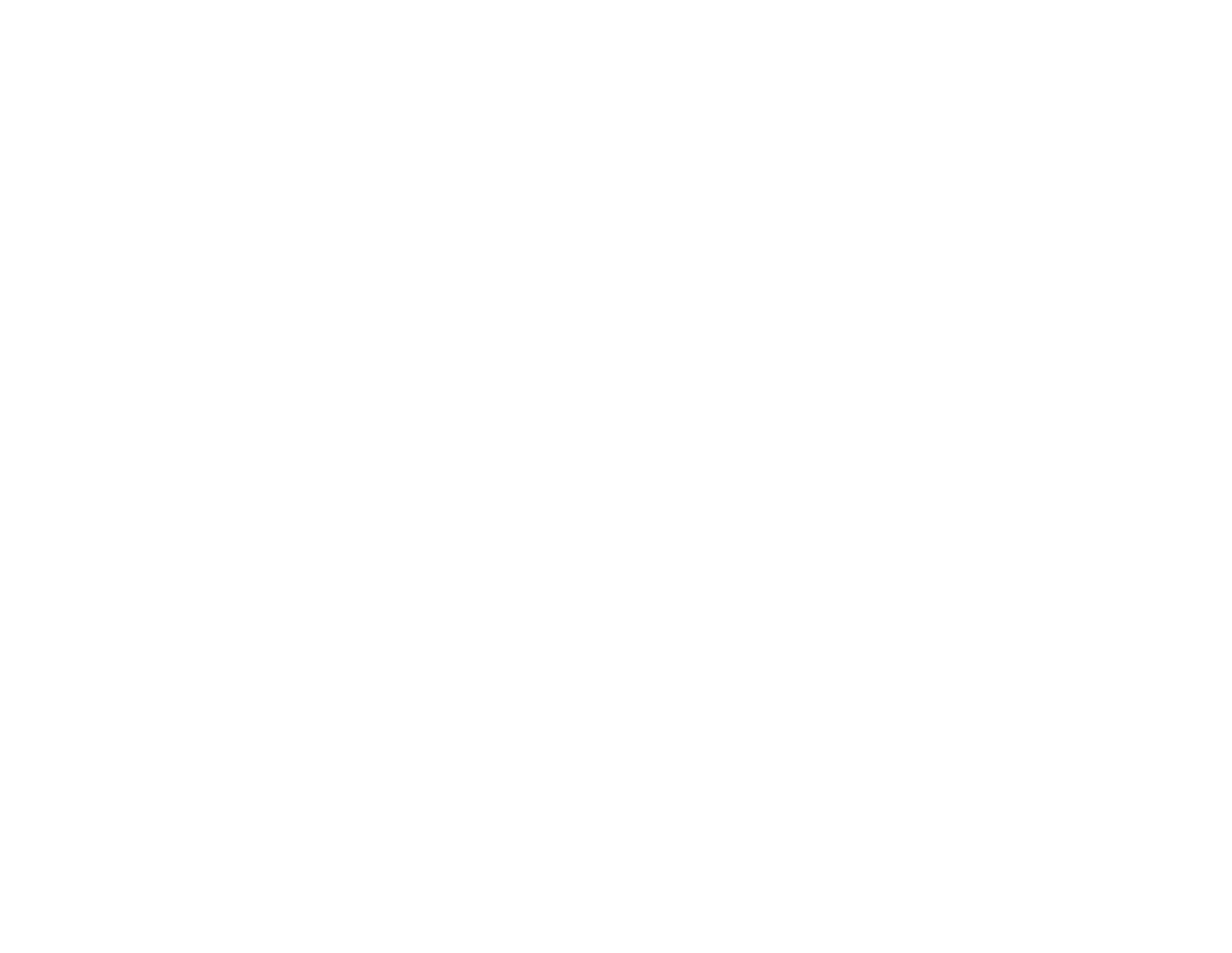# **Contents**

| Abstract $\ldots$ , $\ldots$ , $\ldots$ , $\ldots$ , $\ldots$ , $\ldots$ , $\ldots$ , $\ldots$             | 5  |
|------------------------------------------------------------------------------------------------------------|----|
| <b>Core Relevance</b>                                                                                      | 12 |
| Psychology as Therapeutic Profession                                                                       | 14 |
| Social Psychology as Knowledge-producing Tech-                                                             |    |
| $\text{nology} \quad \ldots \quad \ldots \quad \ldots \quad \ldots \quad \ldots \quad \ldots \quad \ldots$ | 16 |
| Humanistic Psychology, Radical Psychoanalysis, and                                                         |    |
| Prefigurative Politics                                                                                     | 19 |
| Seeking it All                                                                                             | 23 |
| References                                                                                                 | 26 |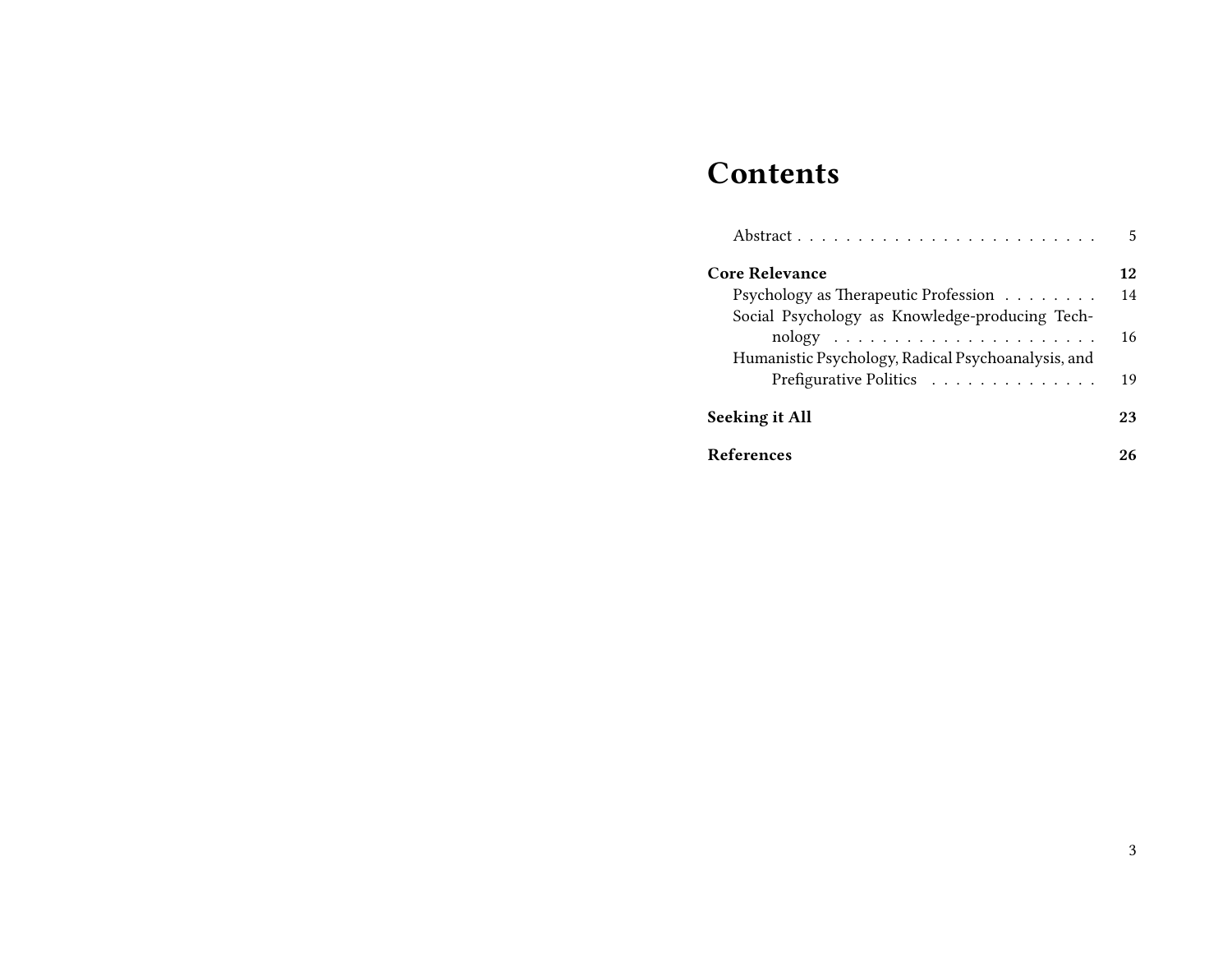Sloan, T. (1996). *Damaged Life: The Crisis of the Modern Psyche*. New York: Routledge.

Somatherapy. (2010). In Wikipedia. Retrieved December 24, 2010, from en.wikipedia.org

Tolman, C. W. (1994). *Psychology, Society, and Subjectivity: An Introduction to German Critical Psychology*. London: Routledge.

Tyson, P. J., Jones, D., & Elcock, J. (in press). *Psychology in Social Context: Issues and Debates*. West Sussex, UK: Blackwell.

Vaneigem. R. (1967). *The Revolution of Everyday Life*. Translated by John Fullerton &

Paul Sieveking, Red & Black. Retrieved December 31, 2010, from library.nothingness.org

Ward, D. (2002). Political psychology: Origins and development. In K. Monroe (Ed.), *What is Political Psychology?* London: Lawrence Erlbaum.

Williams, C. R., & Arrigo, B. A. (2005). *Theory, Justice, and Social Change: Theoretical Integrations and Critical Applications*. New York: Springer.

Wilson, P. L. (2010, Summer). "Anarchist religion"? *Fifth Estate, 45* (2), 13–15.

Zerzan, J. (1994). The mass psychology of misery. In *Future Primitive and Other Essays*. Brooklyn, NY: Autonomedia. Retrieved December 29, 2010, from www.greylodge.org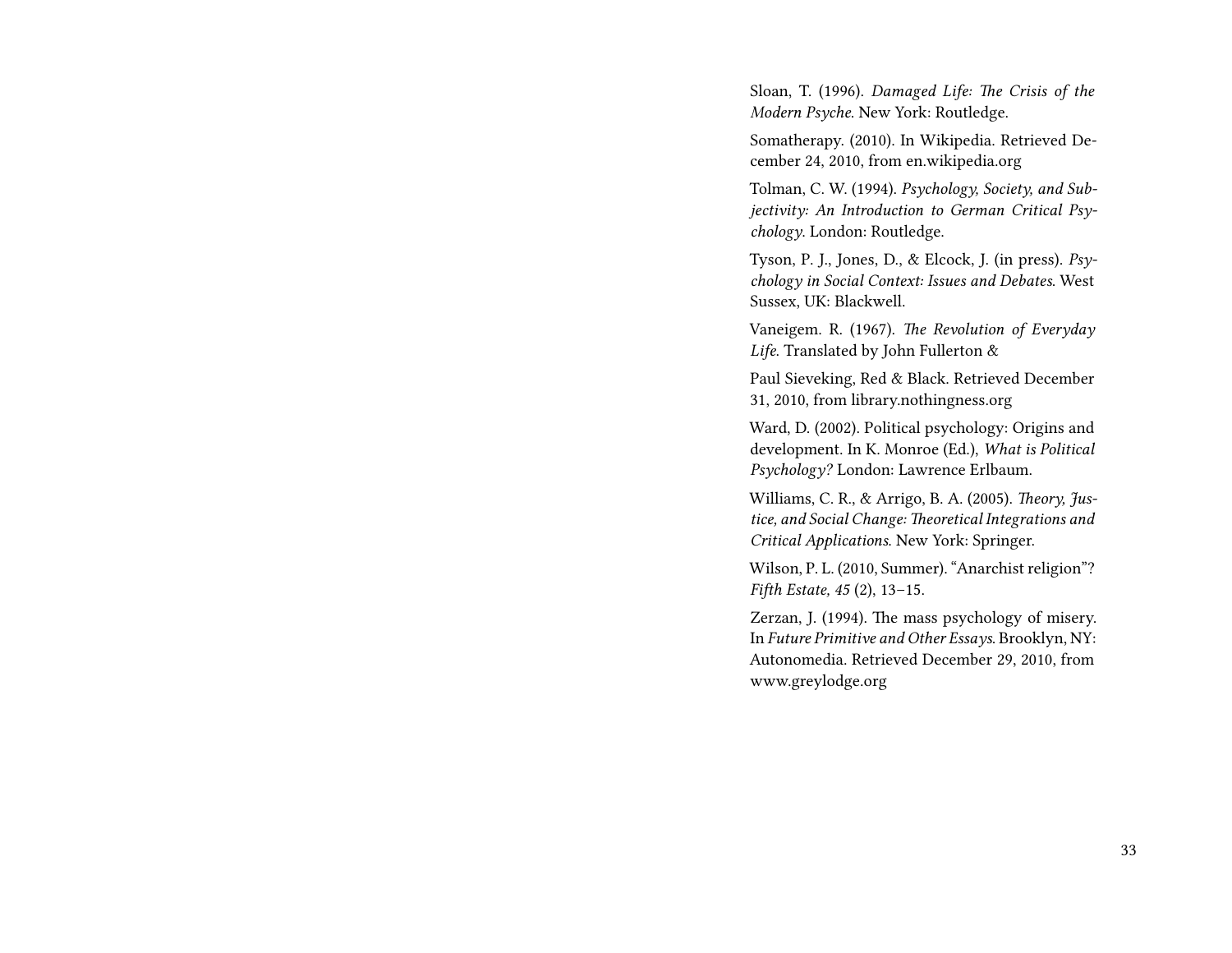*Political Psychology and Anarchism*. (2009). Online Notice of Workshops in Political Theory. Retrieved December 24, 2010, from ecowellness.multiply.com

Purchase, G. (2011). Three post anarchist anthologies. *Rebel Worker*, *29*(4). Retrieved January 4, 2011, from news.infoshop.org

Reich, W. (1942/1970). *The Mass Psychology of Fascism*. New York: Farrar, Straus & Giroux.

Rhodes, D. (2008). *An Anarchist Psychotherapy: Ecopsychology and a Pedagogy of Life*. Unpublished dissertation, University of North Carolina at Greensboro. (libres.uncg.edu).

Ritter, A. (1980). *Anarchism: A Theoretical Analysis*. Cambridge, England: Cambridge University Press.

Rosenberg, M. B. (2004). *The Heart of Social Change: How to Make a Difference in Your World.* Encinitas, CA: Puddledancer Press.

Sakolsky, R. (2011). *Mutual Acquiescence*. Paper presented at conference of the North American Anarchist Studies Network, Toronto.

Salmon. (2010). Green anarchism and polyamory. *Dysphoria, 1,* 6–19. dysophia.files.wordpress.com

Sarason, S. B. (1976). Community psychology and the anarchist insight. *American Journal of Community Psychology, 4*, 243–261.

Satin, M. (1979). *New Age Politics: Healing Self and Society*. New York: Dell.

Shukaitis, S. (2008). Questions for aeffective resistance. In *Possibilities for An Anarchist Psychology*, panel at First Anarchist Studies Network Conference, Loughborough, UK.

#### **Abstract**

Many anarchists are suspicious of "psychologizing" and make little reference to psychology as a discipline beyond dismissing its individualist focus. Yet psychological assumptions about power, hierarchy, cooperation, and similar dynamics underlie critiques of statism and capitalism and shape prefigurative efforts to transform society so that human beings can more easily achieve both autonomy and mutuality. At the same time, personal and interpersonal turmoil frequently hinder those efforts. The challenge is to determine which aspects of psychological research and psychotherapy, especially critical psychology and extensions of humanistic psychology and radical psychoanalysis, might help anarchists grapple simultaneously with both the personal and the political.

\* \* \*

Referring to the merging within each of us of internal and external forces, Gustav Landauer wrote that "The State is a condition, a certain relationship between human beings, a mode of human behavior; we destroy it by contracting other relationships, by behaving differently" (Landauer, 1910, cited in Buber, 1958, p. 46). Like all worldviews, anarchism incorporates assumptions about human nature and human society that explain how we act and how we think we should act. This "everyday psychology" (Jones & Elcock, 2001) helps us understand our own and others' behavior and shapes our sense of what kind of society is desirable and possible. Becoming part of anarchist political culture (Gordon, 2005) often means replacing old assumptions with newer ones. Yet despite the significance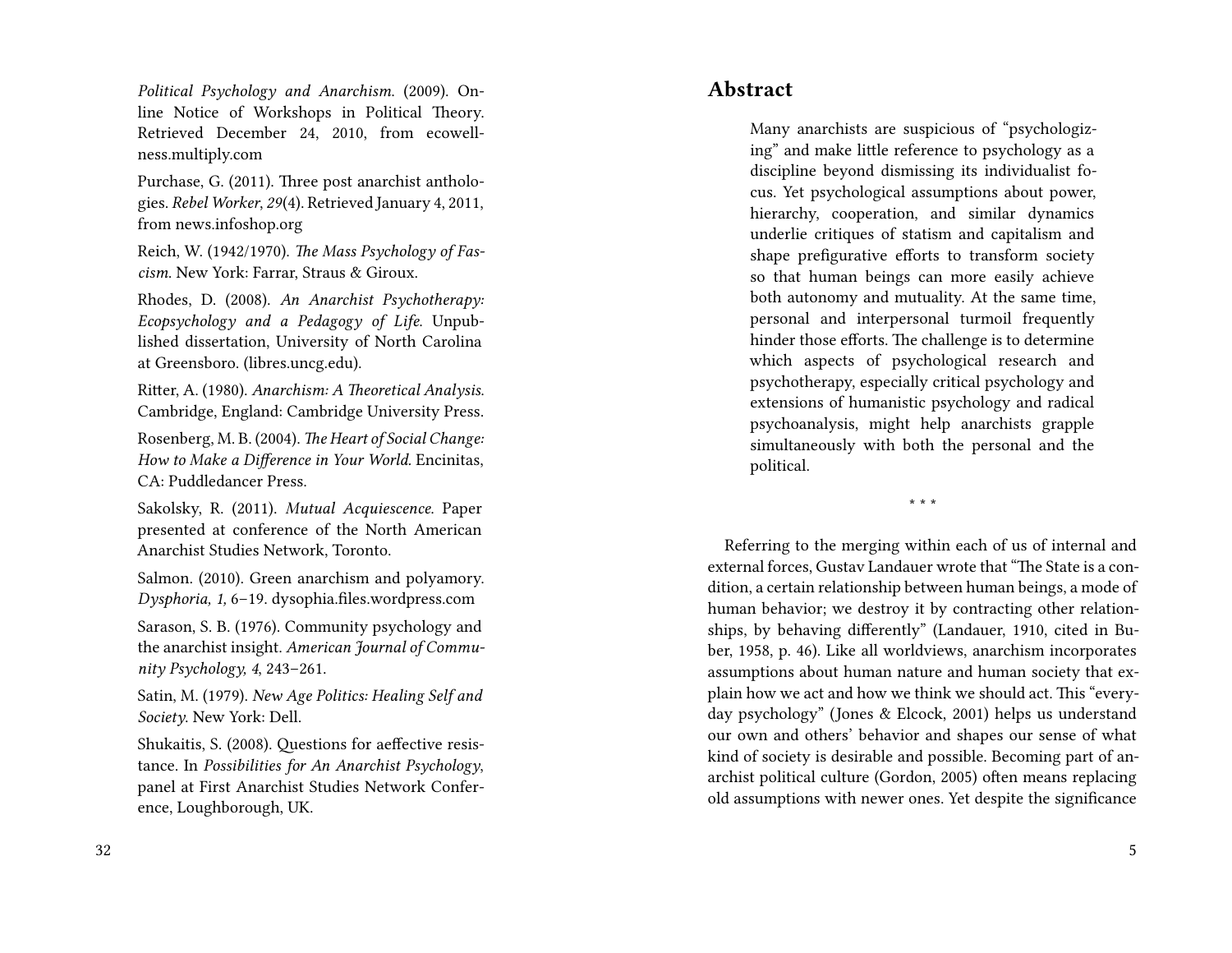of psychological assumptions about reciprocal links between the personal and the political, it remains unclear to what extent any of psychology's various guises — academic discipline, therapeutic profession, psychoanalytical understanding, or force of popular culture — can help advance liberation and community.

Anarchism and psychology each contains an array of tendencies with little consensus about definition, origin, methods, scope, or goals. Anarchists  $-$  not only anarchist academics  $$ debate just what anarchism is, how and when it started, what it seeks, how to do it right, and — especially academics — whether post-anarchism replaces the older kind. Psychology has comparable questions: Is its proper focus mind or behavior? Is it, or should it be, a science, and if so what kind? Does it seek general laws of behavior or better understanding of individuals in context? These parallel debates have implications for advancing anarchism and for determining whose interests psychology might serve.

Anarchism's critique inevitably delves into psychological terrain. Anarchists generally advocate values such as cooperation and mutual aid, self-management and participation, spontaneity and liberation. A non-hierarchical society, we believe, would help people meet shifting and sometimesconflicting needs for autonomy and mutuality without hurting others in the process (Fox, 1985, 1993a). We know that elite control depends not just on suppressing radical movements but also on misdirecting us along careerist, consumerist, nationalist, and other ideologically convenient paths that sacrifice either autonomy or mutuality, and often both. This misdirection operates largely through dominant institutions — education, religion, media, law, psychotherapy — that internalize and disseminate particular views of human nature and society.

To be clear: I am not saying these topics are only psychological, or that what psychologists have to say is more useful than what others say. Because the interplay between individLeeder, E. (1996). (1996). Let our mothers show the way. In H. J. Ehrlich (Ed.), *Reinventing Anarchy, Again*. San Francisco, CA: AK Press.

Levine, B. E. (2008). How teenage rebellion has become a mental illness. *Alternet*. Retrieved January 3, 2011, from www.alternet.org

Lubek, I., & Apfelbaum, E. (1982). *Early Social Psychological Writings of the "Anarchist" Augustin Hamon*. Unpublished manuscript, University of Guelph, Ontario.

Maslow, A. H. (1971). *The Farther Reaches of Human Nature*. New York: Penguin.

McLaughlin, C., & Davidson, G. (2010). *The Practical Visionary: A New World Guide to Spiritual Growth and Social Change.* Unity Village, MO: Unity House.

McWilliams, S. A. (1985). On becoming a personal anarchist. In F. Fransella & L. Thomas (Eds.) *Experimenting with Personal Construct Psychology*. London: Routledge.

Milstein, C. (2009). *Anarchism and Its Aspirations*. Oakland, CA: AK Press.

Ornstein, R. E. (1972). *The Psychology of Consciousness*. San Francisco: W. H. Freeman.

Parker, I. (2007). *Revolution in Psychology: Alienation to Emancipation*. London: Pluto Press.

Perez, R. (1990). *On An(archy) and Schizoanalysis*. Brooklyn, NY: Autonomedia.

Perls, F., Hefferline, R., & Goodman, P. (1951) *Gestalt Therapy: Excitement and Growth in the Human Personality*. New York, NY: Julian.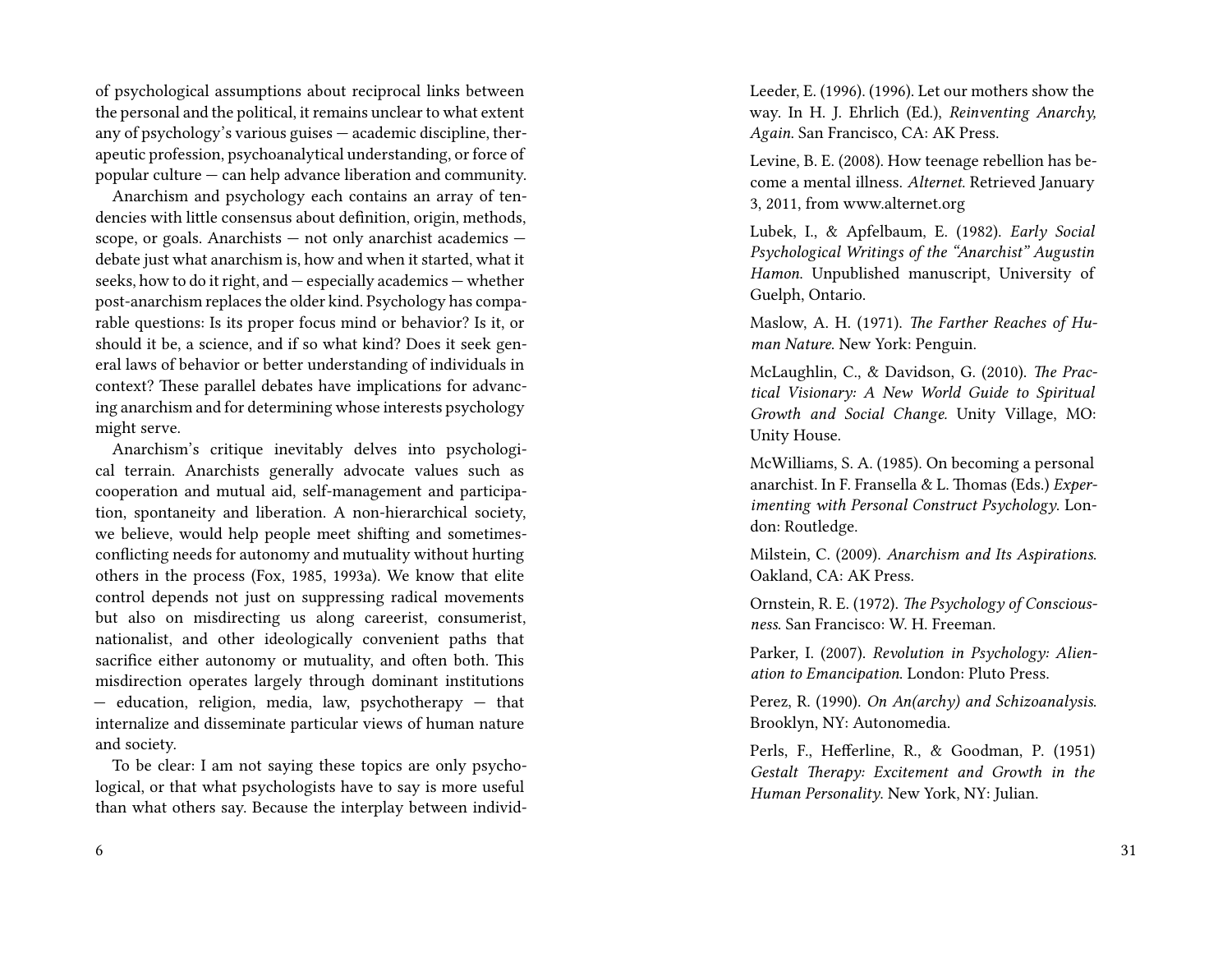Herman, E. (1995). *The Romance of American Psychology: Political Culture in the Age of Experts*. Berkeley, CA: University of California Press.

Heuer, G. (n.d.). Otto Gross, 1877–1920: Biographical Survey. Retrieved December 24, 2010, from www.ottogross.org

Horrox, J. (2009). *A Living Revolution: Anarchism in the Kibbutz Movement*. Oakland, CA: AK Press.

Ingleby, D. (Ed.). (1980). *Critical Psychiatry: The Politics of Mental Health.* New York: Pantheon.

International Otto Gross Society (2009). Who Was Otto Gross? Retrieved December 24, 2010 from www.ottogross.org

Jones, D., & Elcock, J. (2001). *History and Theories of Psychology: A Critical Perspective*. London: Hodder Arnold.

Justman, S. (2005). *Fool's Paradise: The Unreal World of Pop Psychology.* Chicago: Ivan R. Dee.

Kemmerer, L. (2009). Anarchy: Foundations in faith. In R. Amster, A. Deleon, L. Fernandez, A. J. Nocella, & D. Shannon (Eds.), *Contemporary Anarchist Studies: An Introductory Anthology of Anarchy in the Academy*. New York: Routledge.

Kropotkin, P. (1902/1955). *Mutual Aid: A Factor of Evolution*. Boston: Extending Horizons.

Kuhn, G. (2009). Anarchism, postmodernity, and poststructuralism. In R. Amster, A. Deleon, L. Fernandez, A. J. Nocella, & D. Shannon (Eds.), *Contemporary Anarchist Studies: An Introductory Anthology of Anarchy in the Academy*. New York: Routledge.

30

ual and community is "the central tension in perhaps all social theory" (Amster, 2009, p. 290), the most productive approaches are interdisciplinary.

I also know that too much psychologizing deflects attention from political work. The latest trend  $-$  "positive psychology"  $$ is mostly one more enticement to change our thinking rather than our world (Ehrenreich, 2009). I agree with Zerzan (1994), who noted that "In the Psychological Society, social conflicts of all kinds are automatically shifted to the level of psychic problems, in order that they can be charged to individuals as private matters" (p. 5). And with Sakolsky (2011):

[T]he human impulse toward mutual aid is further suffocated by those in the debraining industry who professionally proselytize on behalf of an apolitical positivist psychology. The latter's emphasis on blaming ourselves for our own alienation and oppression is then reinforced by our everyday relationships of mutual acquiescence in which we are constantly encouraged to "be realistic," get with the program, stop whining, pop an anti-depressant if necessary, and, for god sake, appear upbeat. (p. 10)

Furthermore, I'm not ignoring psychologists' roles as enforcers of conventional Western middle-class values and agents of state and corporate power. It's a sordid history, from intelligence and personality testing that categorizes people for bureaucratic social control, to pacifying prisoners, workers, mental patients, students, and women, to psychological manipulation ranging from spreading distorted models of normality to advertising corporate products to interrogating prisoners at Guantanamo Bay (Herman, 1995; Tyson, Jones, & Elcock, in press). Psychotherapists routinely use medicalized diagnoses created by psychiatrists, demanded by insurance companies,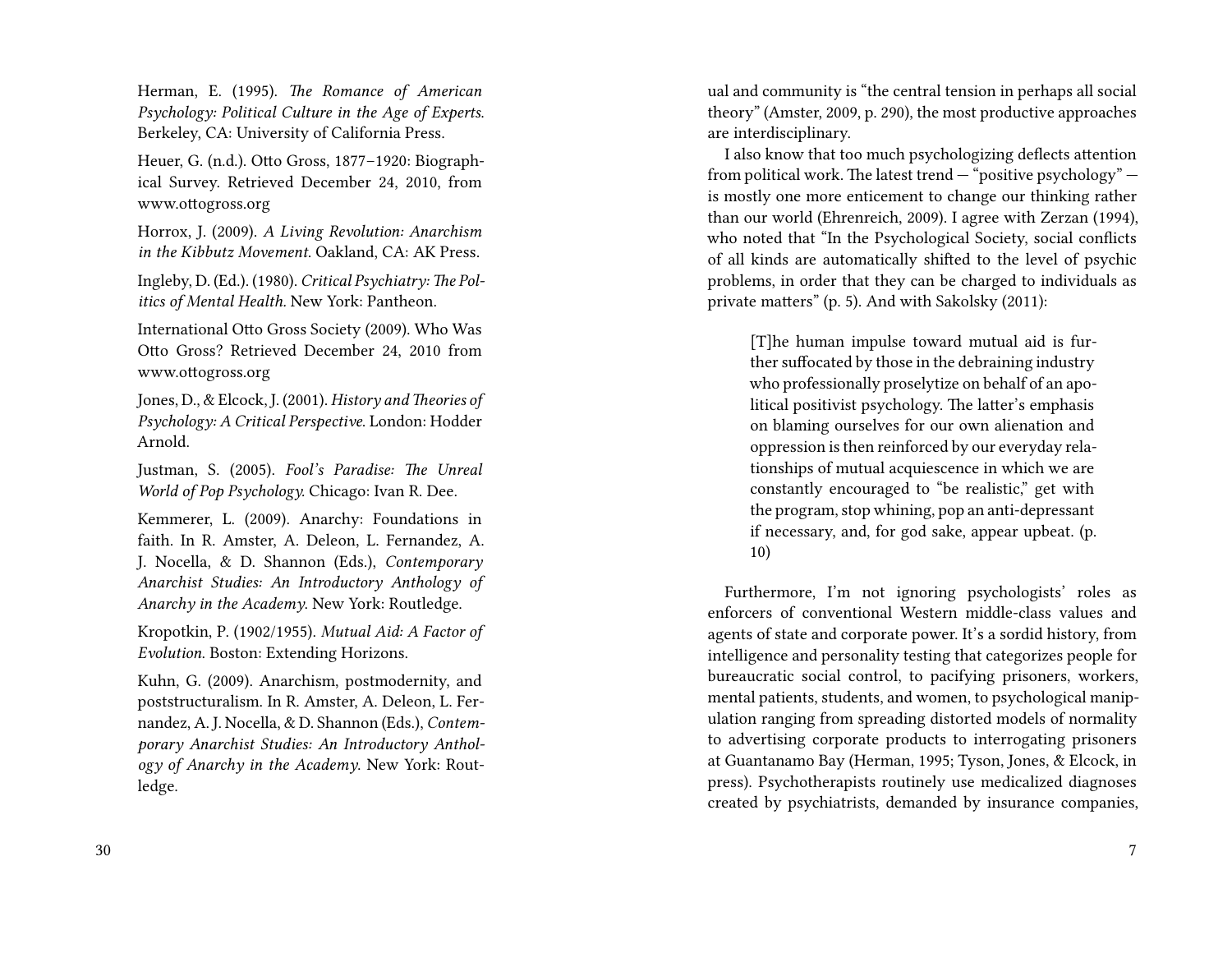and sometimes designed explicitly for social control. "Oppositional Defiant Disorder," for example, stems from the diagnosis of "anarchia" that Benjamin Rush, the "father of American psychiatry" and a signer of the Declaration of Independence, applied to resistors to federal authority whose "excess of the passion for liberty" constituted "a form of insanity" (Levine, 2008).

Despite a sprinkling of anarchist psychologists (e.g., Chomsky, 2005; Cromby, 2008; Ehrlich, 1996; Fox, 1985, 1993a; Goodman, 1966/1979; Sarason, 1976; Ward, 2002), the discipline remains a mixed bag. So maybe it's not surprising that anarchists so infrequently refer to it even when they use psychological concepts and talk about human nature. Few of the 28 chapters in *Contemporary Anarchist Studies* (Amster et al., 2009), for example, mention *psychology*, which does not appear in the index; none of the 34 authors is identified as a psychologist. An Anarchist Studies Network reading list notes "psychology potentially has a great deal to offer anarchism (and vice versa!)" but lists much more work on psychoanalysis than psychology, much of it old and not in English (anarchist-studiesnetwork.org.uk). I've found references to only one book with both *anarchism* and *psychology* in the title (Hamon, 1894). With sporadic exceptions, including recent connections to ecopsychology (Heckert, 2010; Rhodes, 2008), there's been little systematic treatment of potential links.

As already noted, on the other hand, anarchists regularly make psychological arguments, often paralleling those of Marxists and Situationists (Debord, 1967; Vaneigem, 1967). That was true for Kropotkin, Emma Goldman, and other classical anarchists and it's true today. For Landauer, "People do not live in the state. The state lives in the people" (cited in Sakolsky, 2011, p. 1). For Goldman, "The problem that confronts us today, and which the nearest future is to solve, is how to be one's self and yet in oneness with others, to deeply feel with all human beings and still retain one's characteristic

8

Fox, D., Prilleltensky, I., & Austin, S. (2009). *Critical Psychology: An Introduction (2nd ed.).* London: Sage Publications.

Goodman, P. (1979). Reflections on the anarchist principle. In T. Stoehr (Ed.), *Drawing the line: The political essays of Paul Goodman* (pp. 176–177). New York: Dutton. (Original work published 1966)

Gordon, U. (2005). *Liberation now: Present-tense dimensions of contemporary anarchism*. Paper presented at Graduate Student Conference "Thinking the Present: The Beginnings and Ends of Political Theory," University of California, Berkeley.

Gordon, U. (2008). *Anarchy Alive! Anti-Authoritarian Politics from Practice to Theory*. London: Pluto Press.

Gordon, U. (2009). Dark tidings: Anarchist politics in the age of collapse. In R. Amster, A. Deleon, L. Fernandez, A. J. Nocella, & D. Shannon (Eds.), *Contemporary Anarchist Studies: An Introductory Anthology of Anarchy in the Academy*. New York: Routledge.

Gordon, U. (2010, May 27). Lifestyles. Message posted to Anarchist Academics listserv.

Hamilton, A. (2008). Anarchism and the Psychology of Motivation. Retrieved December 24, 2010, from www.linchpin.ca

Hamon, A. F. (1973). *Anarchist Peril: The Psychology of the Anarchist*. Trans. Jean-Paul Cortane. Vancouver: Pulp Press.

Heckert, J. (2010). Anarchist roots & routes. *European Journal of Ecopsychology*, *1.*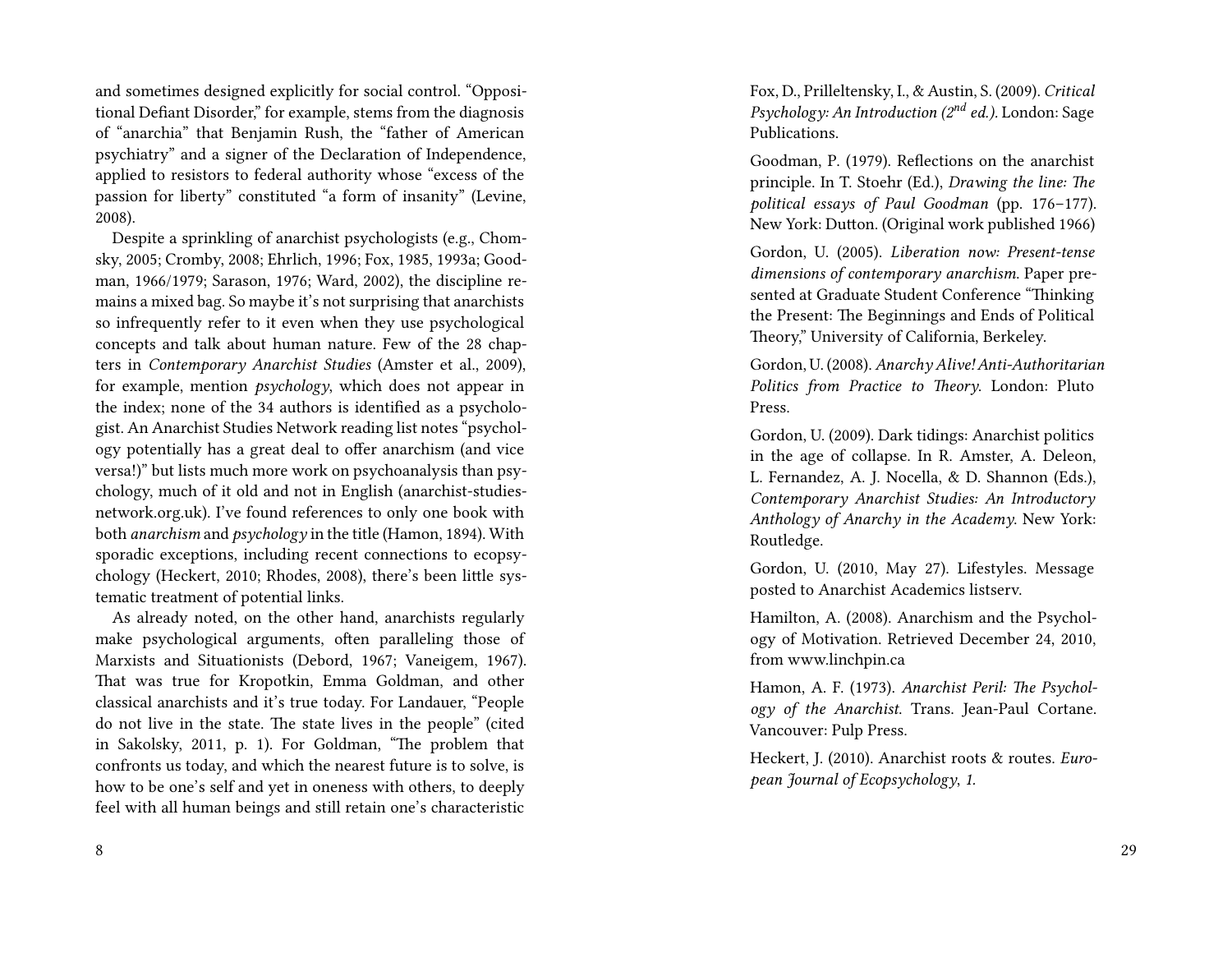domination in the social and "hard" sciences. In R. Amster, A. Deleon, L. Fernandez, A. J. Nocella, & D. Shannon (Eds.), *Contemporary Anarchist Studies: An Introductory Anthology of Anarchy in the Academy*. New York: Routledge.

Dorter, A. (2007, November). *Mental health and mutual aid in anarchist milieus*. Paper presented at Renewing the Anarchist Tradition conference, Montpelier, VT.

Ehrenreich, B. (2009). *Bright-sided: How the Relentless Promotion of Positive Thinking Has Undermined America.* New York: Metropolitan.

Ehrlich, H. J. (Ed). (1996). *Reinventing Anarchy, Again*. San Francisco, CA: AK Press.

Epstein, B. (1993). *Political Protest and Cultural Revolution: Nonviolent Direct Action in the 1970s and 1980s.* Berkeley, CA: University of California Press.

Fox, D. R. (1985). Psychology, ideology, utopia, and the commons. *American Psychologist, 40*, 48–58.

Fox, D. R. (1993a). The autonomy-community balance and the equity-law distinction: Anarchy's task for psychological jurisprudence. *Behavioral Sciences and the Law, 11*, 97–109.

Fox, D. R. (1993b). Psychological jurisprudence and radical social change. *American Psychologist, 48*, 234–241.

Fox, D. R. (1999). Psycholegal scholarship's contribution to false consciousness about injustice. *Law and Human Behavior, 23*, 9–30.

Fox, D. (in press). Critical and radical psychology. In D. J. Christie (Ed.), *Encyclopedia of Peace Psychology.* Hoboken, NJ: Wiley-Blackwell.

qualities" (cited in Shukaitis, 2008, p. 12). Emphasizing "the personal and psychological dimensions of life," early women anarchists insisted that "changes in personal aspects of life, such as families, children, sex should be viewed as political activity" (Leeder, 1996, p. 143). A century later, Milstein (2009) says anarchism  $-$  "the only political tradition that has consistently grappled with the tension between the individual and society"  $(p. 92)$  — aims "to transform society in order to also transform ourselves" (p. 12). For Salmon (2010), "It is easy to talk about challenging the system and forget about challenging ourselves at the same time. It is not about putting one above the other, but realizing that both have to go hand in hand to be truly revolutionary" (p. 13). Gordon (2005) too insists that the transformation begins now:

Anarchism is unique among political movements in emphasizing the need to realize its desired social relations within the structures and practices of the revolutionary movement itself. As such, prefigurative politics can be seen as a form of "constructive" direct action, whereby anarchists who propose social relations bereft of hierarchy and domination undertake their construction by themselves. (p. 4)

There's a problem, though. Although we want to live by anarchist values today, none of us grew up learning how to do that. Barclay (1982) wrote that "individual members [of anarchist intentional communities] … have been reared in the cultural traditions and values of th[e] state and have only the greatest difficulty divesting themselves of their deleterious effects" (p. 103). The "tension in anarchist theory between the political and the personal" (DeLeon & Love, 2009, p. 162) means "it's going to be an ongoing struggle to find the balance" (Milstein, 2009, p. 15).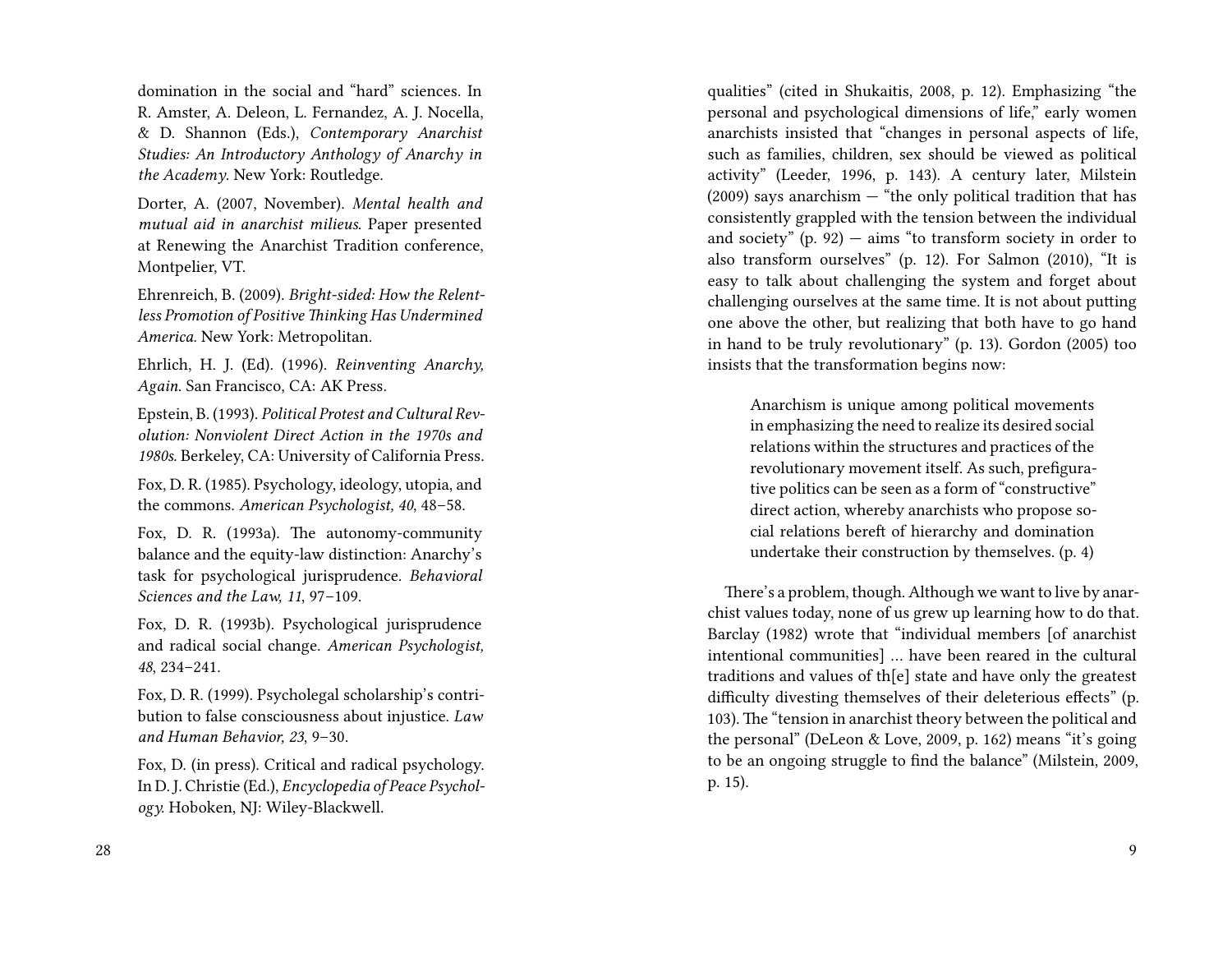[M]ost recent pieces that confront issues of power in the movement focus on the way in which patterns of domination in society are imprinted on interactions within it  $-$  uncovering dynamics of racist, sexist, ageist or homophobic behavior, and asking why it is that positions of leadership in activist circles tend to be populated by men more often than women, whites more often than nonwhites, and able persons more often than disabled ones. (Gordon, 2008, p. 52)

Confronting these difficulties, sometimes we falter. In the face of so much that needs doing, sometimes we settle for just getting by, staying functional enough for the work of the moment rather than developing personal, interpersonal, and collective skills an anarchist society might someday provide more naturally. We know that focusing on ourselves — our own relationships, needs, feelings, desires, troubles large and small — can become preoccupying, isolating, narcissistic. We resist individual solutions. Yet if we did understand our needs and wants better  $-$  where they come from, why we have them, how to satisfy them, how we might change them — and if we did learn to interact more effectively, then our living situations might be more satisfying, our relationships more fulfilling, our work lives more bearable, and our community and political projects more successful. Anarchists have a good sense, I think, of what life would be like free of competitiveness, possessiveness, jealousy, and domination, opening ourselves to liberation, spontaneity, and joy. But deciding to be different doesn't make us different. Ridding ourselves of a lifetime of bad habits, deformed needs, and twisted emotions is not so easy.

It would be useful if the field of psychology was an ally rather than foe, even though anarchism may still have more to offer psychology than the other way around. Yet a growing number of critical psychologists (Fox, Prilleltensky, & Austin, Bookchin, M. (1982). *The Ecology of Freedom: The Emergence and Dissolution of Hierarchy.* Palo Alto, CA: Cheshire Books.

Brown, A. (Moderator) (2007, November). *Anarchism, Religion, and Spirituality*. Panel presented at Renewing the Anarchist Tradition conference, Montpelier, VT.

Brown, P. (Ed.). (1973). *Radical Psychology*. New York: Harper.

Brown, S. D. (2008). The thought of immanence and the possibility of an anarchist psychology. In *Possibilities for An Anarchist Psychology*, panel at First Anarchist Studies Network Conference, Loughborough, UK.

Buber, M. (1949/1958). *Paths in Utopia*. Boston: Beacon Press.

Chomsky, N. (2005). *Chomsky on Anarchism*. Barry Pateman (Ed.). Oakland, CA: AK Press.

Comfort, A. (1950). *Authority and Delinquency in the Modern State*. London: Routledge. Retrieved from www.alexcomfort.com

Cromby, J. (2008). Political psychologies and possibilities. In *Possibilities for An Anarchist Psychology*, panel at First Anarchist Studies Network Conference, Loughborough, UK. www.anarchist-studiesnetwork.org.uk

Debord, G. (1967). *The Society of the Spectacle*. Paris: Editions Buchet-Chastel. 1977 translation by Black & Red. Retrieved December 31, 2010, from library.nothingness.org

DeLeon, A., & Love, K. (2009). Anarchist theory as radical critique: Challenging hierarchies and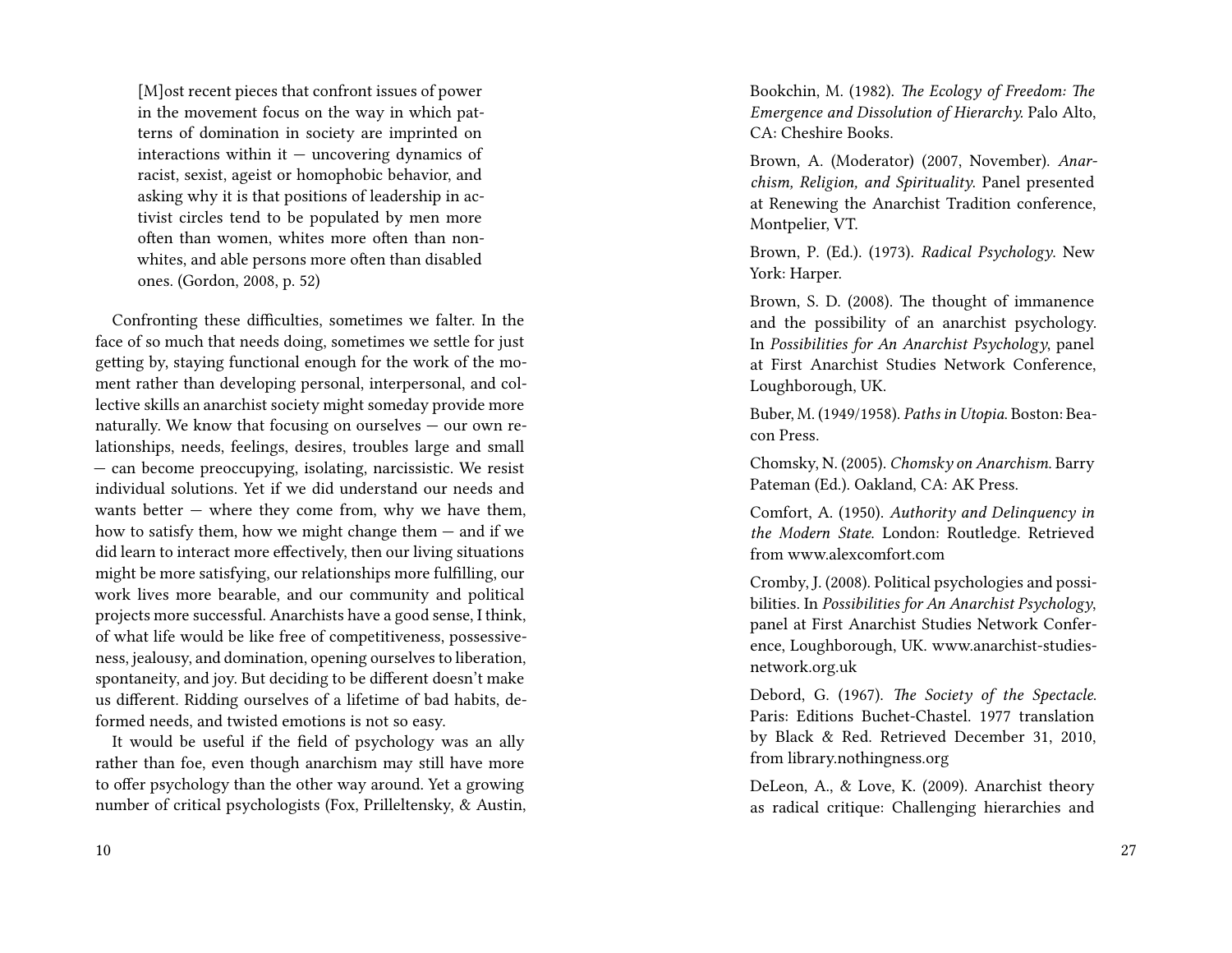# **References**

Amster, R. (2009). Anarchy, utopia, and the state of things to come. In R. Amster, A. Deleon, L. Fernandez, A. J. Nocella, & D. Shannon (Eds.), *Contemporary Anarchist Studies: An Introductory Anthology of Anarchy in the Academy*. New York: Routledge.

Amster, R., Deleon, A., Fernandez, L., Nocella, A. J., & Shannon, D. (Eds.). (2009). *Contemporary Anarchist Studies: An Introductory Anthology of Anarchy in the Academy*. New York: Routledge.

Apfelbaum, E., & Lubek, I. (1983). Le point de vue critique des ecrits psycho-sociologiques (1889– 1905) de Augustin Hamon. In S. Bem, H. Rappard, & W. van Hoorn (Eds.), *Studies in the History of Psychology and the Social Sciences*. Leiden: Psychologisch Instituut van de Rijksuniversiteit Leiden.

Asher. (2008). Introduction. In *Our Dark Passenger: Anarchists Talk About Mental Illness and Community Support*. Christchurch, New Zealand: Katipo Books.

Barclay, H. B. (1982). *People Without Government: An Anthropology of Anarchism*. London: Kahn.

Bookchin, M. (1971). *Post-scarcity Anarchism*. Palo Alto, CA: Ramparts.

Bookchin, M. (1980). *Toward an Ecological Society*. Montreal: Black Rose Books.

2009) are as ready as Sakolsky (2011) and Zerzan (1994) to blast psychology's ideological role while also exploring research, teaching, and therapy alternatives. Critical psychology is more marginal than its counterparts in other fields and likely to remain so (Parker, 2007), its adherents more often Marxist or even liberal than anarchist (Fox, in press), but it remains the most likely disciplinary space to advance the three anarchist projects described by Gordon (2009): "delegitimation, direct action (both destructive and creative), and networking" (p. 253). In the next section I describe three areas with mixed implications for advancing anarchism: clinical psychology as therapeutic profession, social psychology as knowledge-producing technology, and the progeny of humanistic psychology and radical psychoanalysis.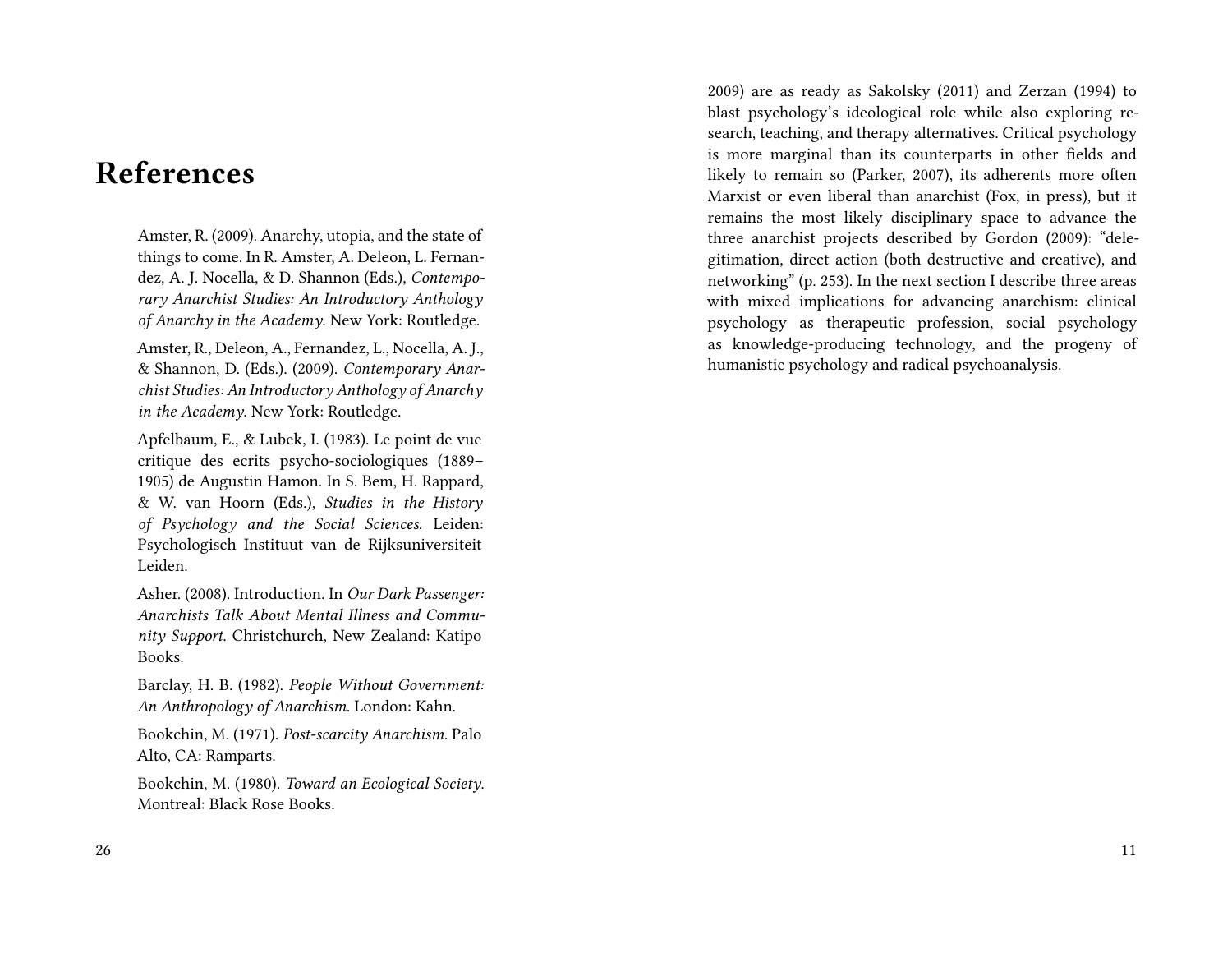## **Core Relevance**

Mainstream psychologists sometimes grapple with useful concepts despite so often missing the point. The tension between individuality and mutuality is particularly relevant. The assumed dualistic split between self and other is standard fare, with terms such as agency/communion, independence/interdependence, autonomy/psychological sense of community. Personality theorists consider how circumstances — family, friends, school, etc. — affect growth from self-focused infant to socialized adult, and sometimes how different societies produce the personalities they need. Social psychologists make a mantra of the interaction between "the person" (e.g., personality, emotion, beliefs) and "the setting" (the presence of others, configuration of a room, perceived norms), although mainstream views of setting typically exclude society, culture, and history (Tolman, 1994).

These tensions and interactions are central to anarchist thought, which recognizes the inseparability of, and reciprocity between, personal and societal change as well as the difficulty of attempting both simultaneously. Anarchists "acknowledge this self-society juggling act as part of the human condition" (Milstein, 2009, p. 14). "Lifestyle decisions such as squatting or open relationships of intimacy have pushed anarchists to recognize the potential that radical lifestyle actions can have in freeing our minds from oppressive social norms" (DeLeon & Love, 2009, p. 161). Because "[t]he task for anarchists is not to introduce a new society but to realize an alternative society as much as possible in the present tense" (Gordon, 2005, p. 12), all domains invite struggle.

12

in an insane world,… questions of mental health and mad liberation … figure little into the work that anarchists collectively focus on, or in the ways we structure ourselves or organize" (p. 8). Introducing anarchist accounts of mental distress, Asher (2008) hoped

to spark more discussions about mental illness within our political communities and friendship circles, [so] that we can begin to offer each other and ourselves the support we need. We need to realize when people are drifting away because they aren't able to cope, and we need to be doing all we can to give them all they require. In our supposedly radical communities, mental illness is deeply stigmatized, and even at times ridiculed. It shouldn't be up to those of us in our deepest depressive states or our most manic episodes to call people out on this shit, but so often, if we don't do it, nobody else will. (p. 3)

Finally, resistance to anarchism often stems from accepting culturally dominant explanations of human behavior and sometimes from individual satisfaction at successfully navigating societal barriers. Believing that society needs strong leaders, strong laws, and strong cops because human beings are too flawed to survive without them reflects a particular understanding of motivation. A careful reading of mainstream psychology can help counter some of these arguments. The development of a more critical alternative psychology at the interface of individual and community could help us re-imagine what we are capable of creating together.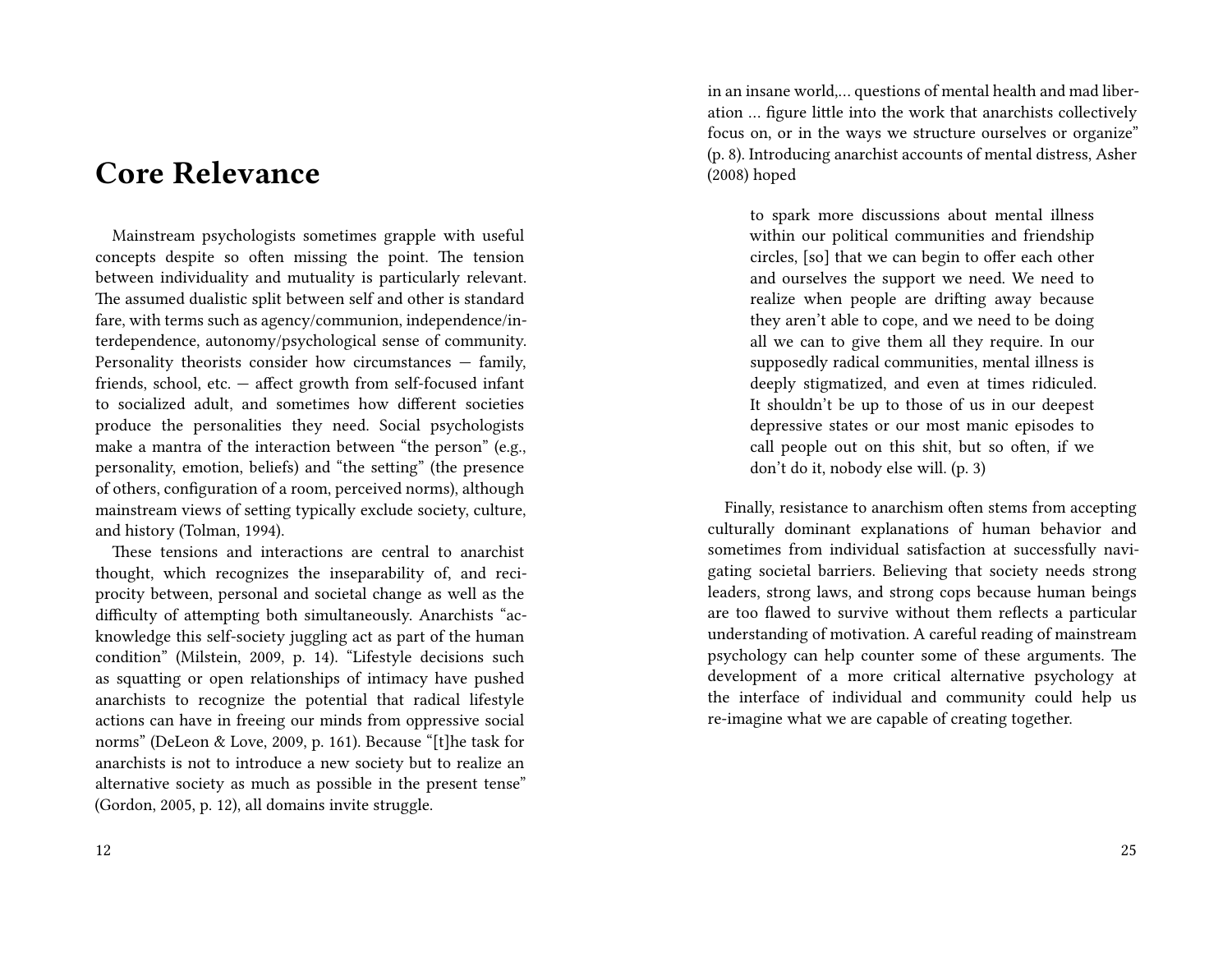psychologist Tod Sloan, attempting to direct radical therapists and counselors toward community-building group work, says

the point isn't to take humanistic individualist psychotherapy and apply it to heal anarchists … It is to rescue the truths that are buried in that subjective moment of the dialectic … and see what is going on there in the psyche as always implicating the social order, internalization of oppression, suppression of the body, etc. Otherwise, we just move to working on ourselves and forget that the state and capitalism and patriarchy etc. are the fundamental issues. And this is where critical psych needs to do its work. (Sloan, personal communication, January 5, 2011)

The risk in using any form of psychology is being diverted from the world outside ourselves. Despite that risk, I believe the exploration is worth it. Many of us would be more effective anarchists as well as more fulfilled human beings if we could counter our culturally determined everyday psychology. As Shukaitis (2008) noted, "The social relations we create every day prefigure the world to come, not just in a metaphorical sense, but also quite literally: they truly are the emergence of that other world embodied in the constant motion and interaction of bodies." (p. 3). There's much we can learn. We may want a revolution, but as Emma says we want to dance, too.

Paying more attention to the personal and interpersonal also means responding to those who experience mental or emotional distress. We know that they  $-$  perhaps we  $-$  often struggle in psychiatric systems that are overworked, bureaucratized, medicalized, disinterested, and often inadequate at best. Yet this struggle also takes place with friends and comrades. Dorter (2007) pointed out that although psychiatric survivor movements "ask fundamental questions of what it means to be mad

[T]he personal is political, but it is also economic, as well as social and cultural. Struggles around issues of care and housework, of the tasks of the everyday, are not just individual concerns unrelated to broader political and economic questions — they are the quotidian manifestations of these larger processes. Recognition of their connections, as well as the connections against questionable power dynamics in the home, school, office, hospital, and all spaces of social life, is an important step. (Shukaitis, 2008, p. 5)

Salmon (2010) argued that, "If our personal relationships are being used to keep us in conformity with the current system, then to challenge the basis of our relationships is part of tackling the political dead end that the mainstream continually tries to force us down" (p. 13). Gordon (2010) made a similar point:

This is sometimes called "prefigurative politics." So it makes sense for anarchists who have a critique of human-nonhuman relations and of the exploitation of animals to try and live in a way that seeks to undo that exploitation, e.g., by avoiding animal products (as well as campaigning and taking direct action against labs, slaughterhouses, battery farms, etc.). Similarly, anarchists who have a critique of monogamy, for example from a feminist point of view, would look at ways to live differently in the present by practicing polyamory. (Gordon, 2010)

Or, as the Situationist Raoul Vaneigem (1967) wrote, "People who talk about revolution and class struggle without referring explicitly to everyday life, without understanding what is subversive about love and what is positive in the refusal of constraints, such people have corpses in their mouths."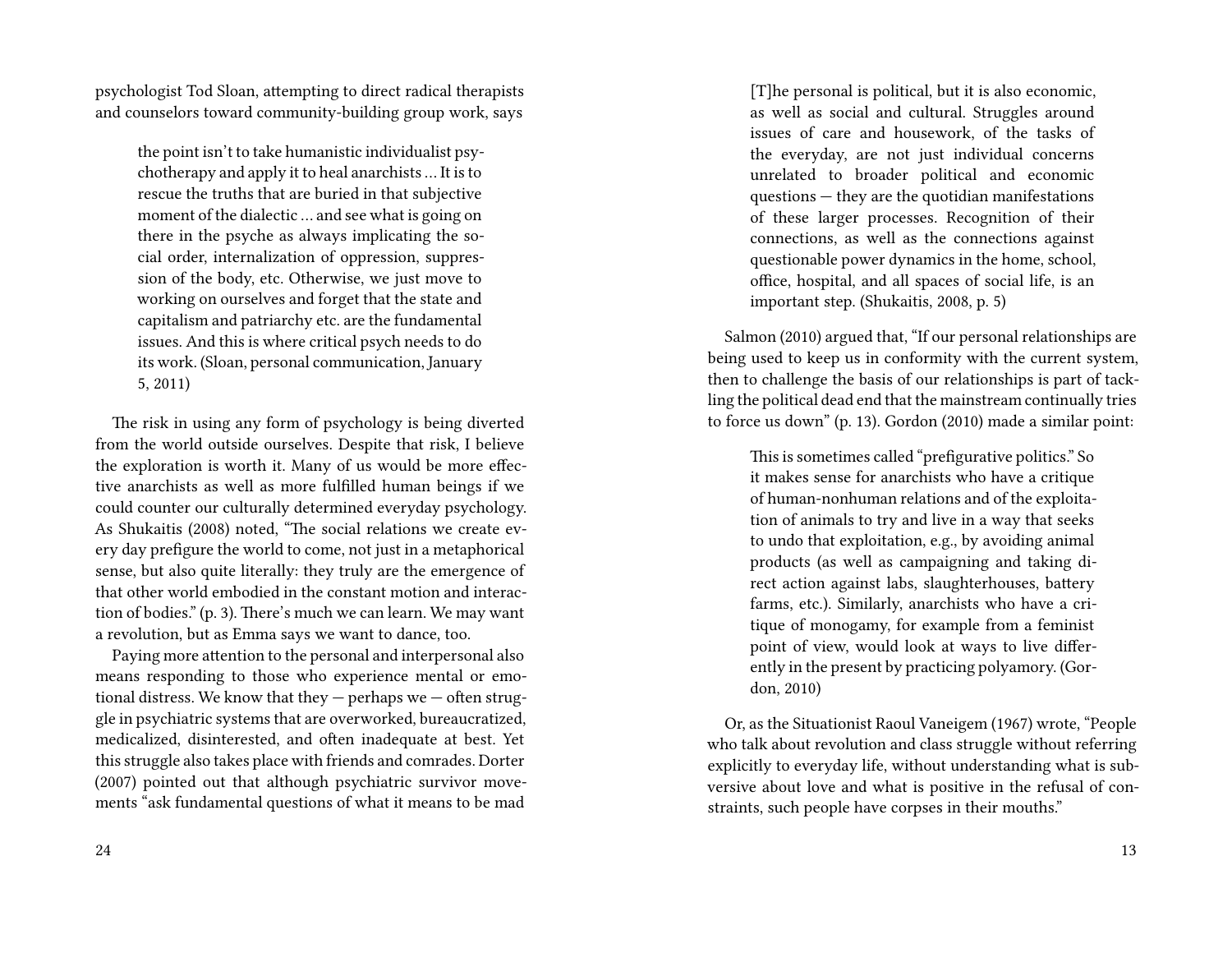#### **Psychology as Therapeutic Profession**

When most people think about psychology they have in mind the therapy profession: clinical psychologists but also psychiatrists, social workers, and counselors who help resolve "mental health" difficulties. They may assume that psychology is based on Sigmund Freud or that psychology and psychoanalysis are pretty much the same thing rather than "two disciplines with an obvious boundary dispute" (Tyson et al., in press, pp. 184–185). Most clinical psychology students do learn various ways to understand mental health and illness  $-$  very loaded terms  $-$  as well as therapy techniques based on competing schools of thought. Only some of what psychotherapists do resembles the advice offered in self-help pop psychology books that purport to teach us how to fix ourselves.

Critical psychologists have objected to psychotherapy's most common approach: helping us adapt to an unsatisfying world by internalizing problems and solutions rather than recognizing their societal nature. Psychology's claim to be a science separate from philosophy accompanied 19<sup>th</sup> century Social Darwinism, which imagined and demanded a competitive, striving human nature for a dog-eat-dog capitalist world. It assumed rather than challenged hierarchy, patriarchy, and race privilege. Twentieth century psychologists who eventually became therapists encouraged people to fix themselves rather than challenge bosses, political elites, or dominant institutions more broadly. And still, today, mainstream therapy helps us function, boosting our confidence and self-esteem and maintaining our relationships so that we can get through school, get to work on time, keep at it one day after the next, mastering stress reduction techniques and ignoring any inkling that something outside ourselves might be at fault even when millions of us have identical "individual problems." These culturally disseminated clichés have become part of

## **Seeking it All**

Milstein (2009) maintains that anarchism's "dynamism" stems from the notion that "humans aren't just fixed beings but are always becoming. Seeing all life as able to evolve highlights the idea that people and society can change. That people and the world can become more than they are, better than they are" (p. 59). The relevant question here is whether psychology, in any of its therapeutic, research, or alternative guises, can contribute to an anarchist culture in which participants live more fulfilling lives while working more effectively toward a world that provides better lives for everyone.

Cromby (2008) noted that, unlike Marxist psychologies (Seve, Holzkamp, Vygotsky), there is no influential anarchist psychology. Imagining such a project, S. Brown (2008) emphasized that though it may seem "simply not the business of psychology to extend itself beyond the study of the person … the model of the person adopted at any given time is always framed in relation to a contrasting notion of the collective" (p. 1). An anarchist psychology "will not emerge from a different model of the person but rather from a simultaneous rethinking of person and collective together" (p. 2). "Indeed the very thought of creating such a disciplinary division seems inimical to anarchism. But what we might say is that psychology in an anarchist register must take 'life' as its object rather than 'subjectivity' or 'the individual'" (S. Brown, 2008, p. 10).

Whether anarchists outside academe will find poststructuralist and postmodern approaches (Kuhn, 2009; Purchase, 2011) more useful than older forms remains to be seen. Critical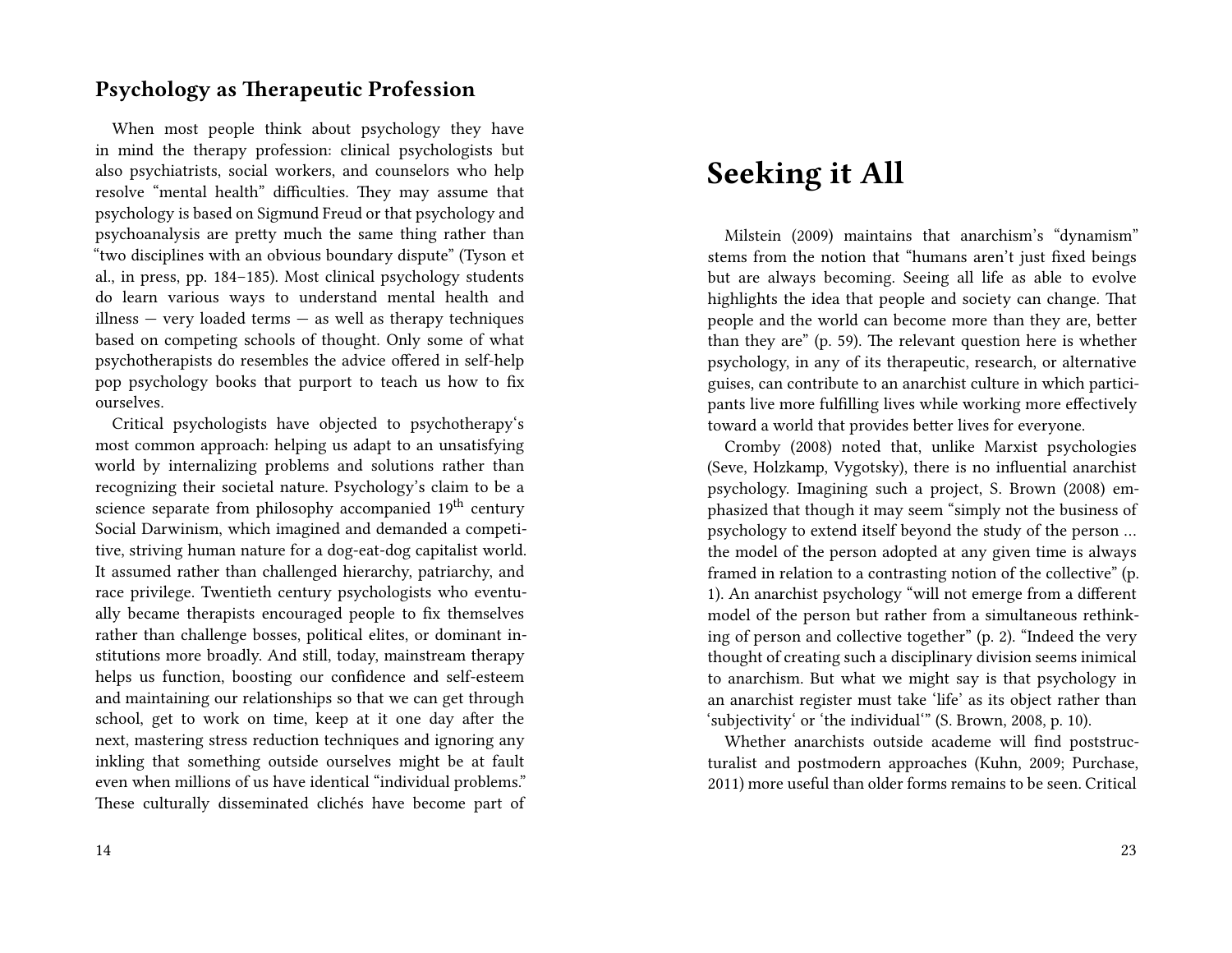within the most religious of religions the natural human desire for freedom can carve out secret spaces of resistance" (p. 15).

our everyday psychology, seemingly obvious and natural and right (Fox et al., 2009).

These generalizations have important exceptions. Feminist, Marxist, anarchist, and other critical and radical therapists — psychologists, psychiatrists, and psychoanalysts such as Alfred Adler and Erich Fromm — have explored the links among our emotional states, habitual behaviors, and the society around us, tracing common difficulties to culturally determined conditions. Radicals have more often explored psychoanalysis which, "[i]n part due to the continued awareness that minds are products of social and cultural environments, … always had more of a potential for cultural critique than psychology, especially those aspects of psychology that relied on technological control rather than conceptual understanding" (Tyson et al., in press, p. 178).

Especially influential among radicals was Wilhelm Reich (1942), whose exploration of the connection between sexual repression and fascism stimulated variants of analysis and therapy following Marxist, feminist, and other critical traditions (Sloan, 1996; Tolman, 1994), including anarchism (Comfort, 1950; Perez, 1990). Reich followed Otto Gross, an early Freudian who broke away to develop an anarchist psychoanalysis taking into account

[s]uch problems as anti-authoritarian, repressionfree upbringing, the emancipation from patriarchal, hierarchical structures in the context of family, marriage, career, etc., the emancipation of women in particular, the rights of the individual to decide freely about his/her life, especially in reference to drugs and euthanasia, and finally questions about the freedom of the individual in relationship to social norms and traditions. (International Otto Gross Society, 2009)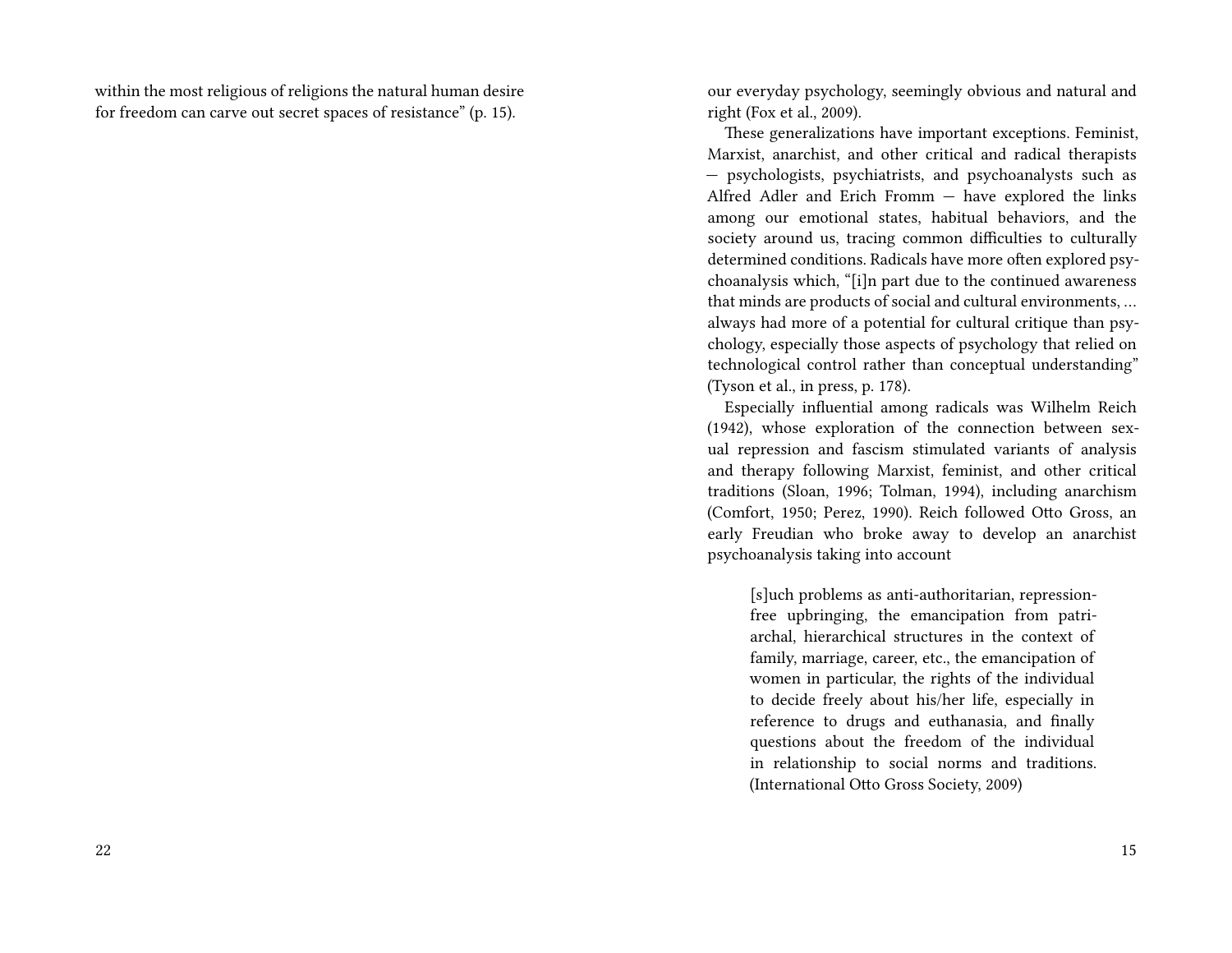Gross believed that "[w]hoever wants to change the structures of power (and production) in a repressive society, has to start by changing these structures in himself [sic] and to eradicate the 'authority that has infiltrated one's own inner being'" (Sombart, 1991, cited in Heuer). Similarly, the psychiatrist Roberto Freire's 1970s *somatherapy*, based in large part on Reich, took an anarchist approach in trying "to understand the socio-political behavior of individuals starting from what happens in their daily lives" ("Somatherapy," 2010). Also taking into account societal context, from a more existentialist direction, was anarchist Paul Goodman's contribution to gestalt therapy (Perls, Hefferline, & Goodman, 1951).

Mainstream psychotherapy continues to reinforce an asocial, apolitical adjustment-seeking individualism. When psychologists work in prisons, mental hospitals, schools, factories, militaries, and other institutions that confine people and shape behavior, their work crosses from neutrality to social control. The "anti-psychiatry" movement gains more attention, but psychologists too work in mental hospitals. At the same time, critical and radical psychologists have contributed to efforts critical of mainstream psychiatry and psychotherapy (P. Brown, 1973; Ingleby, 1980; Williams & Arrigo, 2005).

### **Social Psychology as Knowledge-producing Technology**

Social psychology exemplifies the discipline's preferred image as science rather than therapy profession. Social psychologists sometimes do research that therapists can use, but mostly they range more widely, looking for universal principles of behavior assumed to be independent of time and place. Why do we help someone? When are we more or less likely to follow orders, cooperate or compete, love or hate? Even: How can we persuade people to recycle? Social psychologists typically use

method is used in interpersonal and political conflicts, talks of spirituality but acknowledges that

> spirituality can be reactionary if we get people to just be so calm and accepting and loving that they tolerate the dangerous structures. The spirituality that we need to develop for social change is one that mobilizes us for social change. It doesn't just enable us to sit there and enjoy the world no matter what. It creates a quality of energy that mobilizes us into action. (pp. 5–6)

I have not yet explored spiritual groups, but it's worth noting that some anarchists consider non-institutionalized religion compatible with anarchism (e.g., A. Brown, 2007). Kemmerer (2009) points out that "institutionalized religion in every nation tends to support the status quo, but many religious teachings … support anarchy" (p. 210). Lamborn Wilson (2010) agrees; referring to "various sorts of spiritual anarchism," he

propos[es] that fascist and fundamentalist cults are not to be confused with the nonauthoritarian spiritual tendencies represented by neo-shamanism, psychedelic or "entheogenic" spirituality, the American "religion of Nature" according to anarchists like Thoreau, sharing many concerns and mythemes with Green Anarchy and Primitivism, tribalism, ecological resistance, Native American attitudes toward Nature … even with Rainbow and Burning Man festivalism… (p. 14)

Lamborn Wilson adds a useful reminder: "[A]ny liberatory belief system, even the most libertarian (or libertine), can be flipped 180 degrees into a rigid dogma… Conversely, even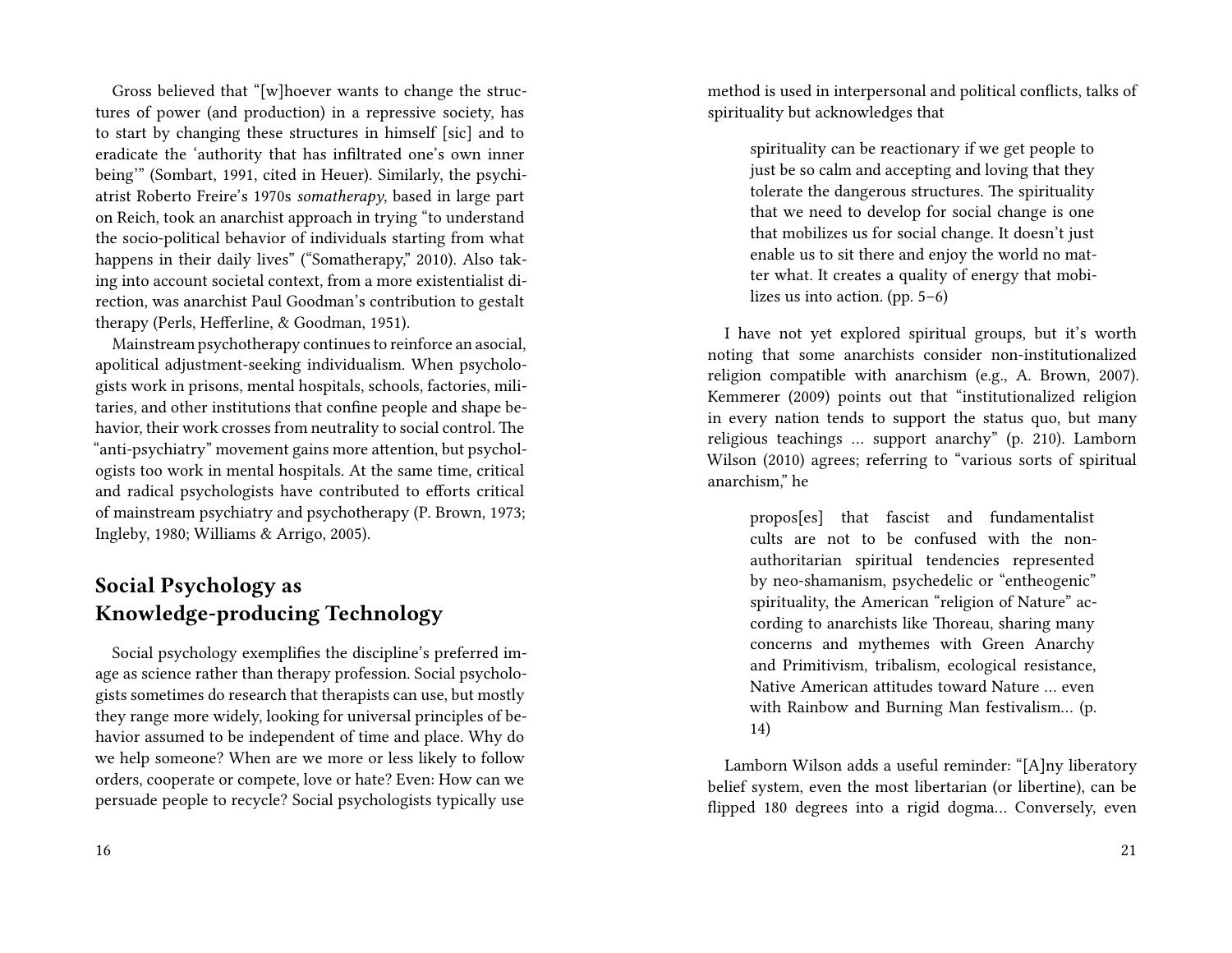capitalism and materialism, monogamy and sexuality. The goal, at least for some, is not just to focus inward but to create communities less repressive and oppressive, more egalitarian, satisfying, and just.

Efforts that seem potentially useful stress mutual support, study, and exploration rather than individual psychotherapy, self-help, or a guru's prescription for inner bliss. Network for a New Culture (www.nfnc.org), for example, uses an eclectic, non-dogmatic approach incorporating elements of humanistic psychology, cognitive and gestalt therapy, and Reichian/Jungian analysis as well as varied communication and community-building methods. Exploring links between beliefs and emotions, body and unconscious, self and culture, NFNC creates settings that challenge widespread emotional, behavioral, and sexual assumptions. Some of this exploration follows approaches developed in more explicitly radical intentional communities in Germany (ZEGG, www.zegg.de) and Portugal (Tamera, www.tamera.org). Similarly, some psychologists using anarchist frameworks (McWilliams, 1985; Rhodes, 2008) incorporate insights from ecopsychology and ecofeminism as well as from Zen, Taoism and other psychologies challenging Western notions of consciousness and reality, self and other (Ornstein, 1972; Rosenberg, 2004). It may be impossible "to re-create personality and thus transform life" or "to create your own reality" (Zerzan, 1994, p. 12), but it is possible to learn skills and create communities that help us act and feel closer to what we imagine is possible.

Gordon (2010) cautions, in a somewhat-related context, that "these practices and lifestyles are in danger of congealing into a self-referential subculture that detracts from other areas of activity (e.g., direct action, propaganda, solidarity work)," but he adds "there is no reason why they should *have* to come at the expense of these." Marshall Rosenberg (2004), an early proponent of radical therapy whose Nonviolent Communication

experimental methods to study behaviors that we ordinarily explain to ourselves using our internalized everyday psychology; they claim such research is necessary because our "everyday psychology is often inaccurate" (Jones & Elcock, 2001, p. 183) and only science can reveal the truth.

As an undergraduate I responded to social psychology's liberal reform agenda with naive optimism and personal curiosity. But later I returned to graduate school steeped in Israel's utopian-socialist kibbutz system (Horrox, 2009), the 1970s anti-nuclear power movement (Epstein, 1993), and books from Kropotkin (1902) to Bookchin (1971, 1980, 1982). I realized then that social psychological research — on power, hierarchy, and authority, decision making and cooperation, relationships and community — demonstrated the benefits of "communal individuality" (Ritter, 1980) in a "free society of free individuals" (Milstein, 2009, p. 12). Others too noticed; for example, political psychologist Dana Ward, curator of the Anarchist Archives, has explored authoritarianism, group dynamics, and the development of political concepts ("Political Psychology and Anarchism," 2009; see also Hamilton, 2008, on intrinsic motivation; Fox, 1985). But the field never embraced anarchism's social psychological vision of maximizing autonomy and community.

There was a time when some imagined more. At the dawn of modern psychology, Augustin Hamon (1894) advanced a social psychology that

emphasized systematic, empirical research and situated the "problematique" of social psychology at the interface of the individual and societal levels of analysis… They linked a strong commitment to social movements expressing anarchist-communist ideas with a critical reevaluation of concepts in the social sciences, criminology, etc.; that is to say, Hamon conceived of the social sciences,*sui generis*, as